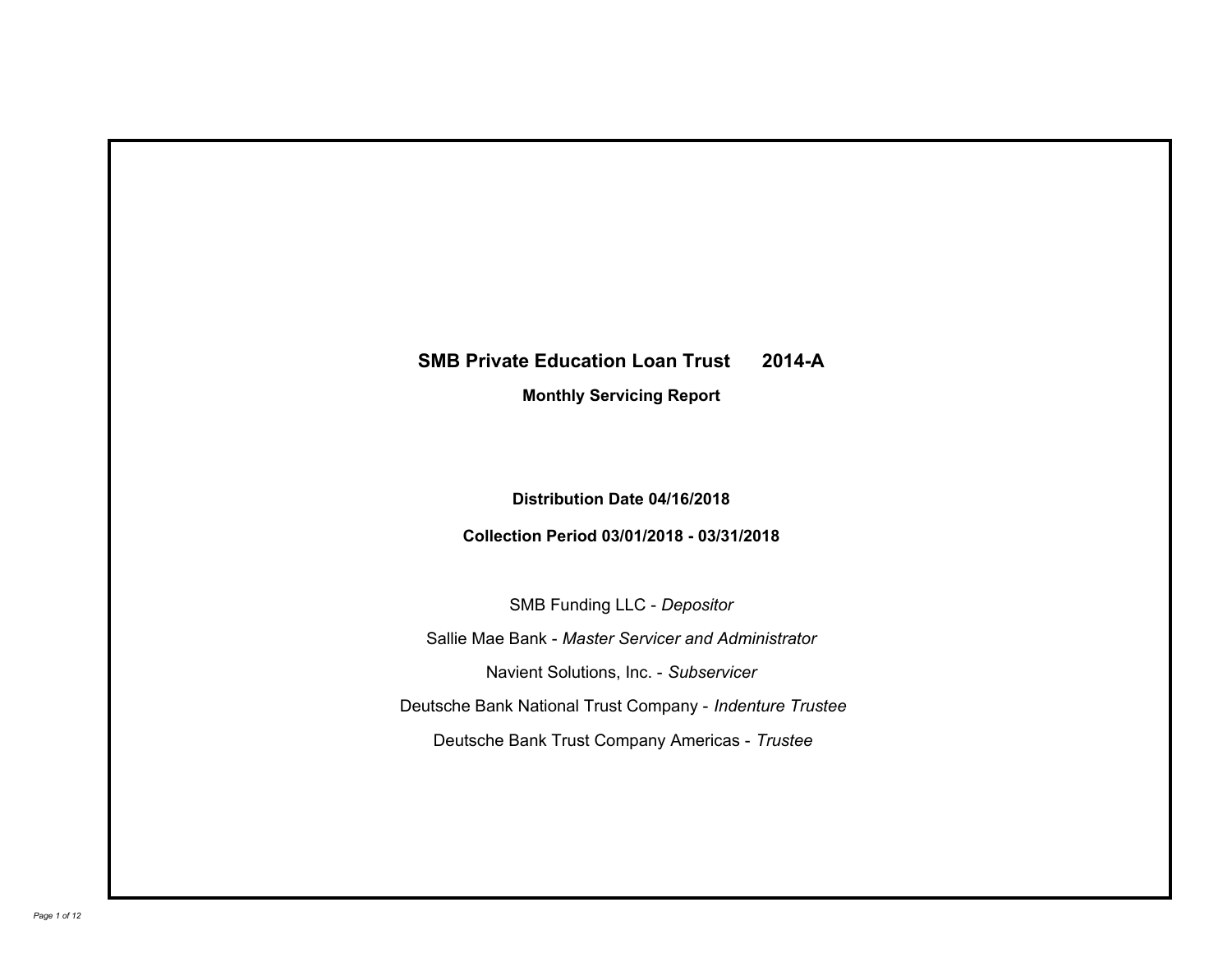| Т. | <b>Deal Parameters</b>                                                            |                                                                  |                                    |                  |                                    |
|----|-----------------------------------------------------------------------------------|------------------------------------------------------------------|------------------------------------|------------------|------------------------------------|
| А  | <b>Student Loan Portfolio Characteristics</b>                                     |                                                                  | 08/07/2014                         | 02/28/2018       | 03/31/2018                         |
|    | <b>Principal Balance</b>                                                          |                                                                  | \$361,523,983.59                   | \$244,799,096.58 | \$240,588,283.61                   |
|    | Interest to be Capitalized Balance                                                |                                                                  | 17,313,307.43                      | 6,730,670.18     | 6,660,225.82                       |
|    | Pool Balance                                                                      |                                                                  | \$378,837,291.02                   | \$251,529,766.76 | \$247,248,509.43                   |
|    | Weighted Average Coupon (WAC)                                                     |                                                                  | 7.81%                              | 8.36%            | 8.53%                              |
|    | Weighted Average Remaining Term                                                   |                                                                  | 138.29                             | 150.85           | 151.83                             |
|    | Number of Loans                                                                   |                                                                  | 33,555                             | 22,446           | 22,120                             |
|    | Number of Borrowers                                                               |                                                                  | 26,651                             | 17,703           | 17,460                             |
|    | Pool Factor                                                                       |                                                                  |                                    | 0.663951973      | 0.652650928                        |
|    | Since Issued Total Constant Prepayment Rate (1)                                   |                                                                  |                                    | 7.52%            | 7.59%                              |
| B  | <b>Debt Securities</b>                                                            | <b>Cusip/Isin</b>                                                | 03/15/2018                         |                  | 04/16/2018                         |
|    | A <sub>2</sub> A                                                                  | 784456AB1                                                        | \$44,125,944.29                    |                  | \$42,618,603.96                    |
|    | A <sub>2</sub> B                                                                  | 784456AC9                                                        | \$44,125,944.29                    |                  | \$42,618,603.95                    |
|    | A <sub>3</sub>                                                                    | 784456AD7                                                        | \$50,000,000.00                    |                  | \$50,000,000.00                    |
|    | B                                                                                 | 784456AE5                                                        | \$36,000,000.00                    |                  | \$36,000,000.00                    |
|    | C                                                                                 | 784456AF2                                                        | \$42,000,000.00                    |                  | \$42,000,000.00                    |
|    |                                                                                   |                                                                  |                                    |                  |                                    |
| С  | <b>Certificates</b>                                                               | <b>Cusip/Isin</b>                                                | 03/15/2018                         |                  | 04/16/2018                         |
|    | <b>Excess Distribution</b>                                                        | 784456105                                                        | \$100,000.00                       |                  | \$100,000.00                       |
|    |                                                                                   |                                                                  |                                    |                  |                                    |
| D  | <b>Account Balances</b>                                                           |                                                                  | 03/15/2018                         |                  | 04/16/2018                         |
|    | Reserve Account Balance                                                           |                                                                  | \$958,735.00                       |                  | \$958,735.00                       |
|    |                                                                                   |                                                                  |                                    |                  |                                    |
| E  | <b>Asset / Liability</b>                                                          |                                                                  | 03/15/2018                         |                  | 04/16/2018                         |
|    | Overcollateralization Percentage *                                                |                                                                  | 30.72%                             |                  | 30.74%                             |
|    | Specified Overcollateralization Amount *<br>Actual Overcollateralization Amount * |                                                                  | \$75,458,930.03<br>\$77,277,878.18 |                  | \$74,174,552.83<br>\$76,011,301.52 |
|    |                                                                                   |                                                                  |                                    |                  |                                    |
|    |                                                                                   | * Based on the Rated debt securities (Class A and Class B Bonds) |                                    |                  |                                    |

(1) Since Issued Total CPR calculations found in monthly servicing reports issued on or prior to September 15, 2015 originally included loans that were removed from the pool by the sponsor because they became ineligible for the pool between the cut-off date and settlement date. On October 5, 2015, Since Issued Total CPR calculations were revised to exclude these loans and all prior monthly servicing reports were restated. For additional information, see 'Since Issued CPR Methodology' found on page 11 of this report.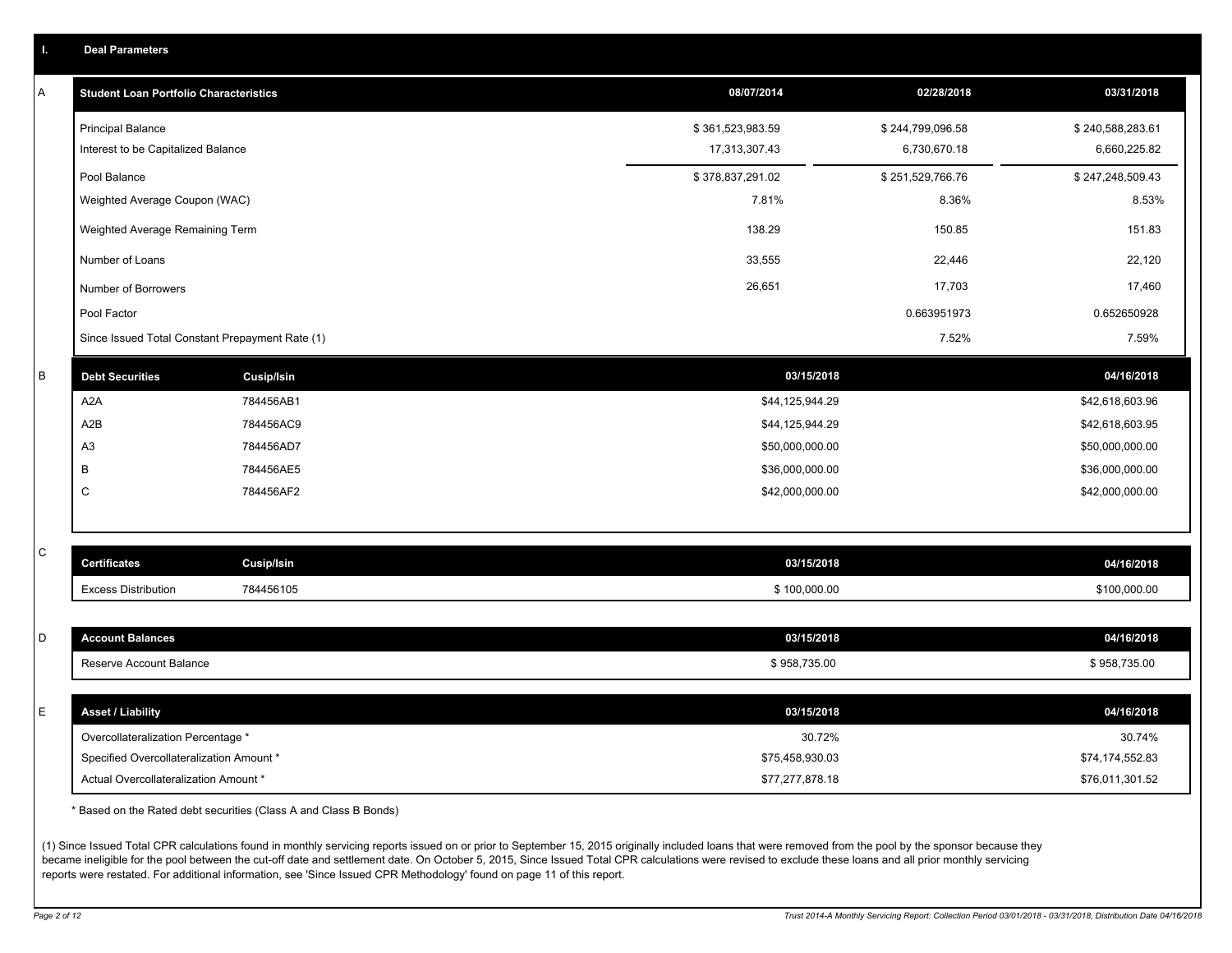|         | 2014-A Trust Activity 03/01/2018 through 03/31/2018              |                |
|---------|------------------------------------------------------------------|----------------|
| Α       | <b>Student Loan Principal Receipts</b>                           |                |
|         | <b>Borrower Principal</b>                                        | 4,421,622.59   |
|         | <b>Consolidation Activity Principal</b>                          | 0.00           |
|         | Seller Principal Reimbursement                                   | 0.00           |
|         | Servicer Principal Reimbursement                                 | 0.00           |
|         | Delinquent Principal Purchases by Servicer                       | 0.00           |
|         | <b>Other Principal Deposits</b>                                  | 0.00           |
|         | <b>Total Principal Receipts</b>                                  | \$4,421,622.59 |
| в       | <b>Student Loan Interest Receipts</b>                            |                |
|         | <b>Borrower Interest</b>                                         | 1,215,283.99   |
|         | <b>Consolidation Activity Interest</b>                           | 0.00           |
|         | Seller Interest Reimbursement                                    | 0.00           |
|         | Servicer Interest Reimbursement                                  | (636.90)       |
|         | Delinquent Interest Purchases by Servicer                        | 0.00           |
|         | <b>Other Interest Deposits</b>                                   | 12,219.42      |
|         | <b>Total Interest Receipts</b>                                   | \$1,226,866.51 |
| С       | <b>Recoveries on Realized Losses</b>                             | \$20,676.75    |
| D       | <b>Investment Income</b>                                         | \$7,198.91     |
| Е       | <b>Funds Borrowed from Next Collection Period</b>                | \$0.00         |
| F       | <b>Funds Repaid from Prior Collection Period</b>                 | \$0.00         |
| G       | Loan Sale or Purchase Proceeds                                   | \$0.00         |
| Н       | <b>Initial Deposits to Collection Account</b>                    | \$0.00         |
|         | <b>Excess Transferred from Other Accounts</b>                    | \$0.00         |
| J       | <b>Borrower Benefit Reimbursements</b>                           | \$0.00         |
| Κ       | <b>Gross Swap Receipt</b>                                        | \$0.00         |
| L       | <b>Other Deposits</b>                                            | \$0.00         |
| М       | <b>Other Fees Collected</b>                                      | \$0.00         |
| N       | <b>AVAILABLE FUNDS</b>                                           | \$5,676,364.76 |
| $\circ$ | Non-Cash Principal Activity During Collection Period             | \$210,809.62   |
| P       | Aggregate Purchased Amounts by the Depositor, Servicer or Seller | \$0.00         |
| Q       | Aggregate Loan Substitutions                                     | \$0.00         |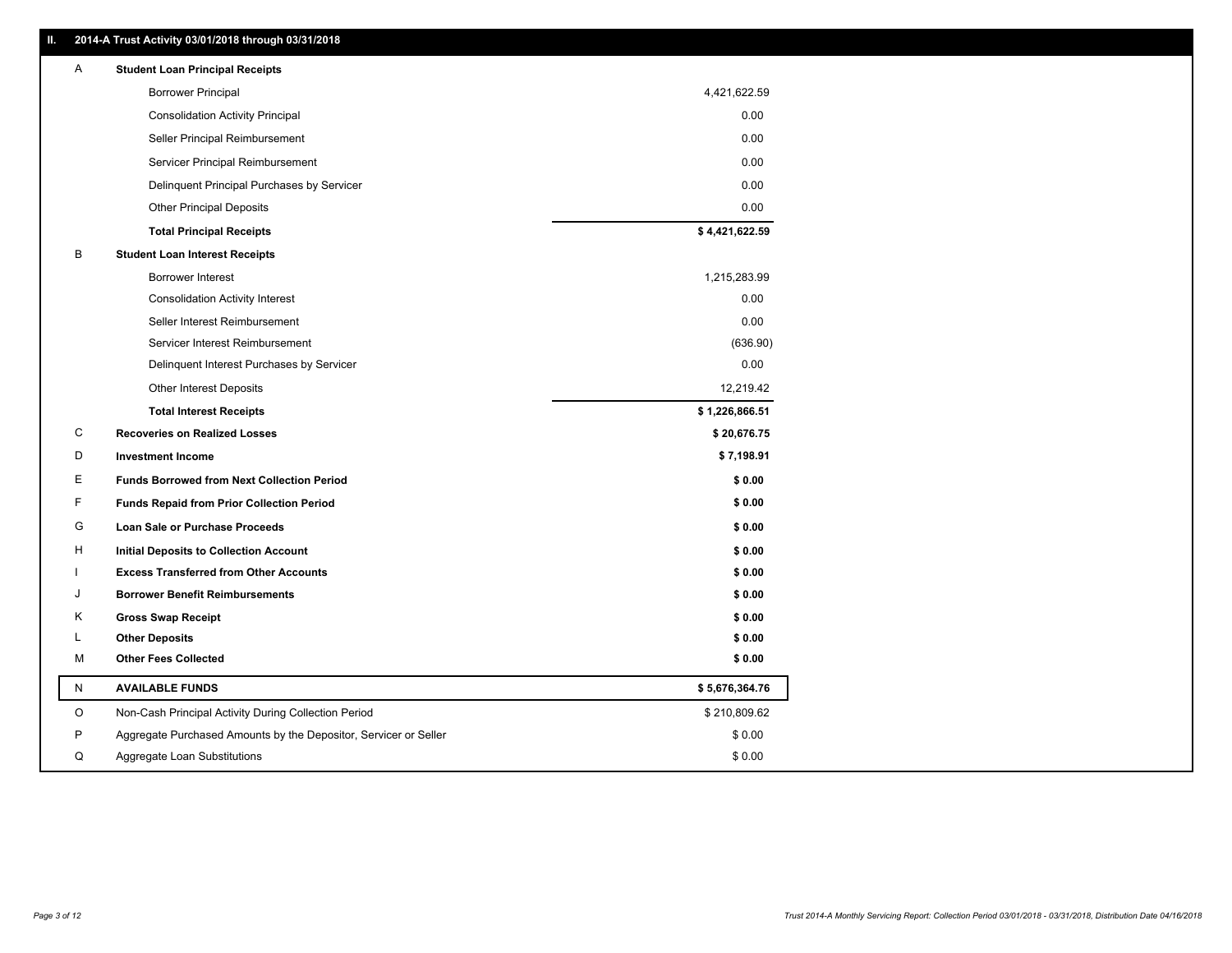|                   |                         |                                     | 03/31/2018 |                  |                |                                     | 02/28/2018 |                  |                |
|-------------------|-------------------------|-------------------------------------|------------|------------------|----------------|-------------------------------------|------------|------------------|----------------|
|                   |                         | <b>Wtd Avg</b><br># Loans<br>Coupon | Principal  |                  | % of Principal | <b>Wtd Avg</b><br># Loans<br>Coupon | Principal  |                  | % of Principal |
| INTERIM:          | IN SCHOOL               | 9.89%                               | 635        | \$8,322,155.89   | 3.366%         | 9.68%                               | 640        | \$8,307,360.80   | 3.303%         |
|                   | GRACE                   | 10.01%                              | 228        | \$2,703,857.52   | 1.094%         | 9.89%                               | 273        | \$3,208,739.84   | 1.276%         |
|                   | <b>DEFERMENT</b>        | 9.87%                               | 1,210      | \$15,667,520.42  | 6.337%         | 9.65%                               | 1,195      | \$15,457,541.22  | 6.145%         |
| <b>REPAYMENT:</b> | <b>CURRENT</b>          | 8.26%                               | 18,550     | \$200,494,247.80 | 81.090%        | 8.08%                               | 18,776     | \$203,761,161.25 | 81.009%        |
|                   | 31-60 DAYS DELINQUENT   | 9.20%                               | 319        | \$3,988,139.76   | 1.613%         | 9.13%                               | 353        | \$4,844,444.95   | 1.926%         |
|                   | 61-90 DAYS DELINQUENT   | 8.96%                               | 179        | \$2,541,198.60   | 1.028%         | 9.00%                               | 223        | \$2,936,470.25   | 1.167%         |
|                   | 91-120 DAYS DELINQUENT  | 9.66%                               | 135        | \$1,769,741.28   | 0.716%         | 9.11%                               | 126        | \$1,690,735.20   | 0.672%         |
|                   | 121-150 DAYS DELINQUENT | 10.12%                              | 80         | \$1,139,000.71   | 0.461%         | 10.12%                              | 96         | \$1,221,979.58   | 0.486%         |
|                   | 151-180 DAYS DELINQUENT | 10.37%                              | 88         | \$1,150,314.11   | 0.465%         | 10.23%                              | 60         | \$798,735.58     | 0.318%         |
|                   | > 180 DAYS DELINQUENT   | 10.74%                              | 28         | \$471,730.00     | 0.191%         | 9.77%                               | 38         | \$592,176.79     | 0.235%         |
|                   | FORBEARANCE             | 9.45%                               | 668        | \$9,000,603.34   | 3.640%         | 9.31%                               | 666        | \$8,710,421.30   | 3.463%         |
| <b>TOTAL</b>      |                         |                                     | 22,120     | \$247,248,509.43 | 100.00%        |                                     | 22,446     | \$251,529,766.76 | 100.00%        |

Percentages may not total 100% due to rounding \*

\*\* Smart Option Interest Only loans and \$25 Fixed Payment loans classified as in repayment whether student borrowers are in school, in grace, in deferment or required to make full principal and interest payments on their l

\*\*\* To conform with company standard reporting these sections now include Princial and Interest Accrued to Capitalize.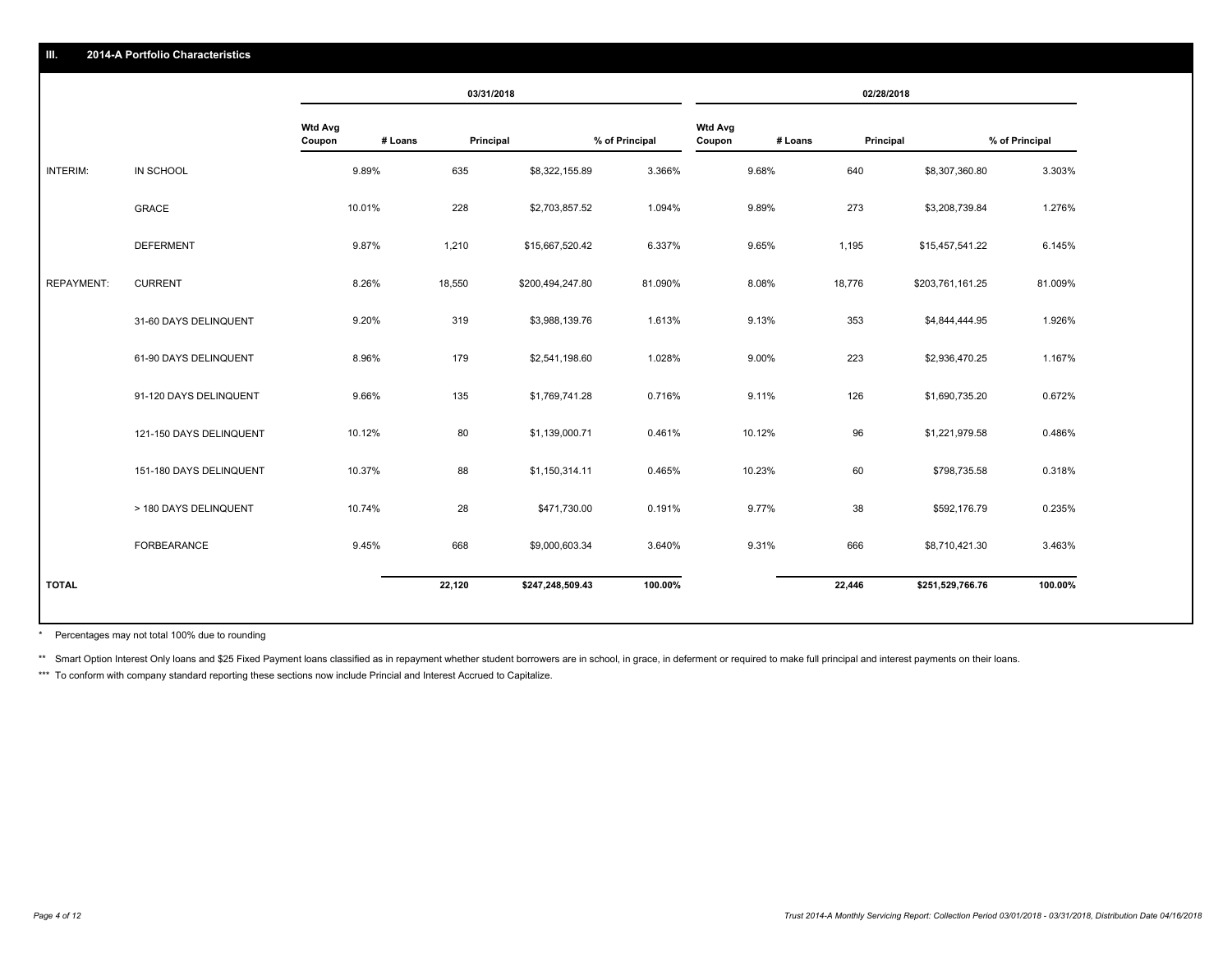|                                                         | 3/31/2018        | 2/28/2018        |
|---------------------------------------------------------|------------------|------------------|
| Pool Balance                                            | \$247,248,509.43 | \$251,529,766.76 |
| Total # Loans                                           | 22,120           | 22,446           |
| Total # Borrowers                                       | 17,460           | 17,703           |
| Weighted Average Coupon                                 | 8.53%            | 8.36%            |
| Weighted Average Remaining Term                         | 151.83           | 150.85           |
| Percent of Pool - Cosigned                              | 93.7%            | 93.7%            |
| Percent of Pool - Non Cosigned                          | 6.3%             | 6.3%             |
| Borrower Interest Accrued for Period                    | \$1,715,350.85   | \$1,568,840.71   |
| <b>Outstanding Borrower Interest Accrued</b>            | \$8,255,073.98   | \$8,270,651.11   |
| Gross Principal Realized Loss - Periodic *              | \$269,145.99     | \$176,959.64     |
| Gross Principal Realized Loss - Cumulative *            | \$9,092,536.30   | \$8,823,390.31   |
| Delinguent Principal Purchased by Servicer - Periodic   | \$0.00           | \$0.00           |
| Delinquent Principal Purchased by Servicer - Cumulative | \$0.00           | \$0.00           |
| Recoveries on Realized Losses - Periodic                | \$20,676.75      | \$15,986.75      |
| Recoveries on Realized Losses - Cumulative              | \$535,389.86     | \$514,713.11     |
| Net Losses - Periodic                                   | \$248,469.24     | \$160,972.89     |
| Net Losses - Cumulative                                 | \$8,557,146.44   | \$8,308,677.20   |
| <b>Cumulative Gross Defaults</b>                        | \$9,092,536.30   | \$8,823,390.31   |
| Change in Gross Defaults                                | \$269,145.99     | \$176,959.64     |
| Non-Cash Principal Activity - Capitalized Interest      | \$479,987.72     | \$715,116.05     |
| Since Issued Total Constant Prepayment Rate (CPR) (1)   | 7.59%            | 7.52%            |
| <b>Loan Substitutions</b>                               | \$0.00           | \$0.00           |
| <b>Cumulative Loan Substitutions</b>                    | \$0.00           | \$0.00           |
| <b>Unpaid Master Servicing Fees</b>                     | \$0.00           | \$0.00           |
| <b>Unpaid Sub-Servicing Fees</b>                        | \$0.00           | \$0.00           |
| <b>Unpaid Administration Fees</b>                       | \$0.00           | \$0.00           |
| <b>Unpaid Carryover Master Servicing Fees</b>           | \$0.00           | \$0.00           |
| <b>Unpaid Carryover Sub-Servicing Fees</b>              | \$0.00           | \$0.00           |
| Note Interest Shortfall                                 | \$0.00           | \$0.00           |

\* In accordance with the Sub-Servicer's current policies and procedures, after September 1, 2017 loans subject to bankruptcy claims generally will not be reported as a charged-off unless and until they are delinquent for 2

(1) Since Issued Total CPR calculations found in monthly servicing reports issued on or prior to September 15, 2015 originally included loans that were removed from the pool by the sponsor because they became ineligible fo between the cut-off date and settlement date. On October 5, 2015, Since Issued Total CPR calculations were revised to exclude these loans and all prior monthly servicing reports were restated. For additional information, s CPR Methodology' found on page 11 of this report.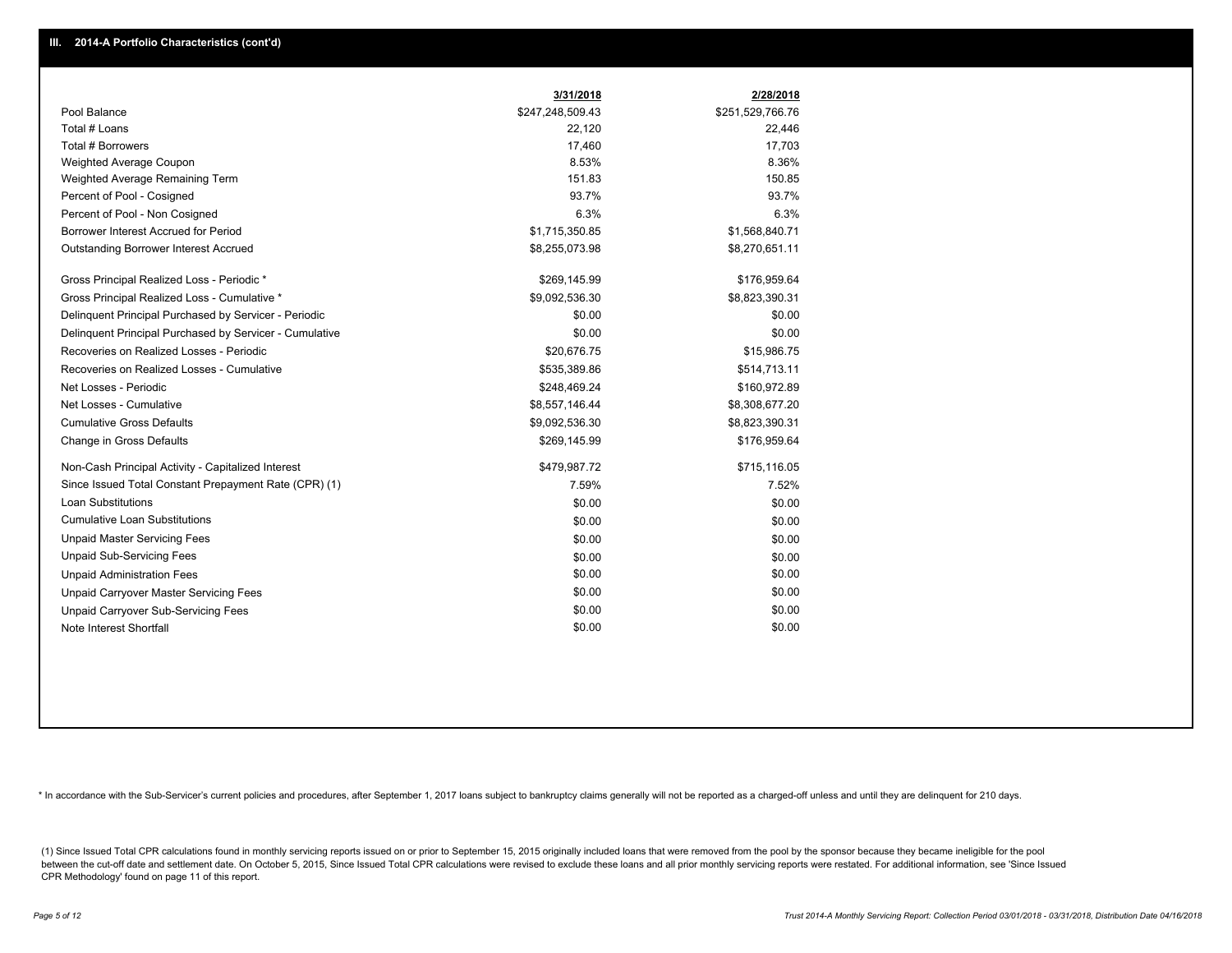# **IV. 2014-A Portfolio Statistics by Loan Program**

|                                                        | Weighted<br><b>Average Coupon</b> | # LOANS | \$ AMOUNT        | $%$ *    |
|--------------------------------------------------------|-----------------------------------|---------|------------------|----------|
| - Smart Option Deferred Loans                          | 8.83%                             | 10,478  | \$116,775,528.98 | 47.230%  |
| - Smart Option Fixed Pay Loans                         | 8.54%                             | 6,436   | \$86,790,782.52  | 35.103%  |
| - Smart Option Interest-Only Loans                     | 7.71%                             | 5,206   | \$43,682,197.93  | 17.667%  |
| - Other Loan Programs                                  | 0.00%                             | 0.00    | \$0.00           | 0.000%   |
| <b>Total</b>                                           | 8.53%                             | 22,120  | \$247,248,509.43 | 100.000% |
| Prime Indexed Loans -- Monthly Reset Adjustable        |                                   |         | \$0.00           |          |
| Prime Indexed Loans -- Monthly Reset Non-Adjustable    |                                   |         | \$0.00           |          |
| Prime Indexed Loans -- Quarterly Reset Adjustable      |                                   |         | \$0.00           |          |
| Prime Indexed Loans -- Quarterly Reset Non-Adjustable  |                                   |         | \$0.00           |          |
| Prime Indexed Loans -- Annual Reset                    |                                   |         | \$0.00           |          |
| T-Bill Indexed Loans                                   |                                   |         | \$0.00           |          |
| <b>Fixed Rate Loans</b>                                |                                   |         | \$33,489,016.68  |          |
| <b>LIBOR Indexed Loans</b>                             |                                   |         | \$213,759,492.75 |          |
|                                                        |                                   |         |                  |          |
| * Note: Percentages may not total 100% due to rounding |                                   |         |                  |          |

To conform with company standard reporting these sections now include Princial and Interest Accrued to Capitalize.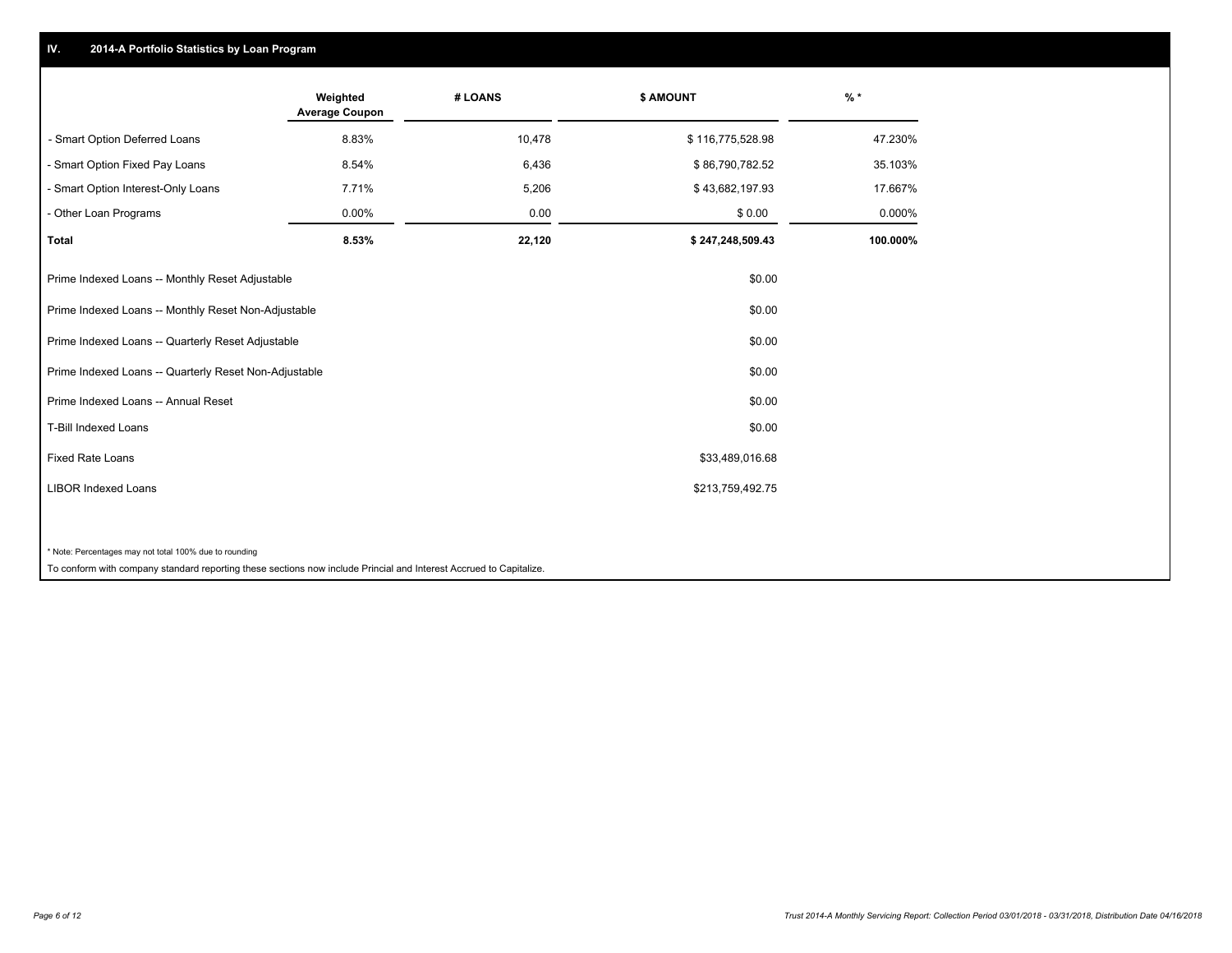**viii. Regular Principal Distribution Amount (iv - v) - (vi - vii) \$ 1,177,931.98** vii. Specified Overcollateralization Amount **by a realistic of the Controllateralization** Amount **\$ 74,174,552.83** vi. Pool Balance \$ 247,248,509.43 v. First Priority Principal Distribution Amount **Amount 3 0.00** Solution 3 and 3 and 3 and 3 and 3 and 3 and 3 and 3 and 3 and 3 and 3 and 3 and 3 and 3 and 3 and 3 and 3 and 3 and 3 and 3 and 3 and 3 and 3 and 3 and 3 and iv. Class A and B Notes Outstanding and the state of the state of the state of the state of the state of the state of the state of the state of the state of the state of the state of the state of the state of the state of **iii. First Priority Principal Distribution Amount (i - ii) \$ 0.00** \$ 958,735.00 \$ 958,735.00 Specified Reserve Account Balance Actual Reserve Account Balance **B. Principal Distribution Amount** i. Class A Notes Outstanding the state of the state of the state of the state of the state of the state of the state of the state of the state of the state of the state of the state of the state of the state of the state o ii. Pool Balance  $$247,248,509.43$ ix. Notes Outstanding \$ 216,251,888.58 x. First Priority Principal Distribution Amount \$ 0.00 xi. Regular Principal Distribution Amount \$ 1,177,931.98 xii. Available Funds (after payment of waterfall items A through J) \* **xiii. Additional Principal Distribution Amount (min(ix - x - xi, xiii)) \$ 1,836,748.69** \$ 3,673,497.38

\* Represents 50% of value if the principal balance of the notes is greater than 10% of initial principal balance of the notes or the Class A and Class B note are reduced to 0, otherwise the full value is shown.

**A. Reserve Account**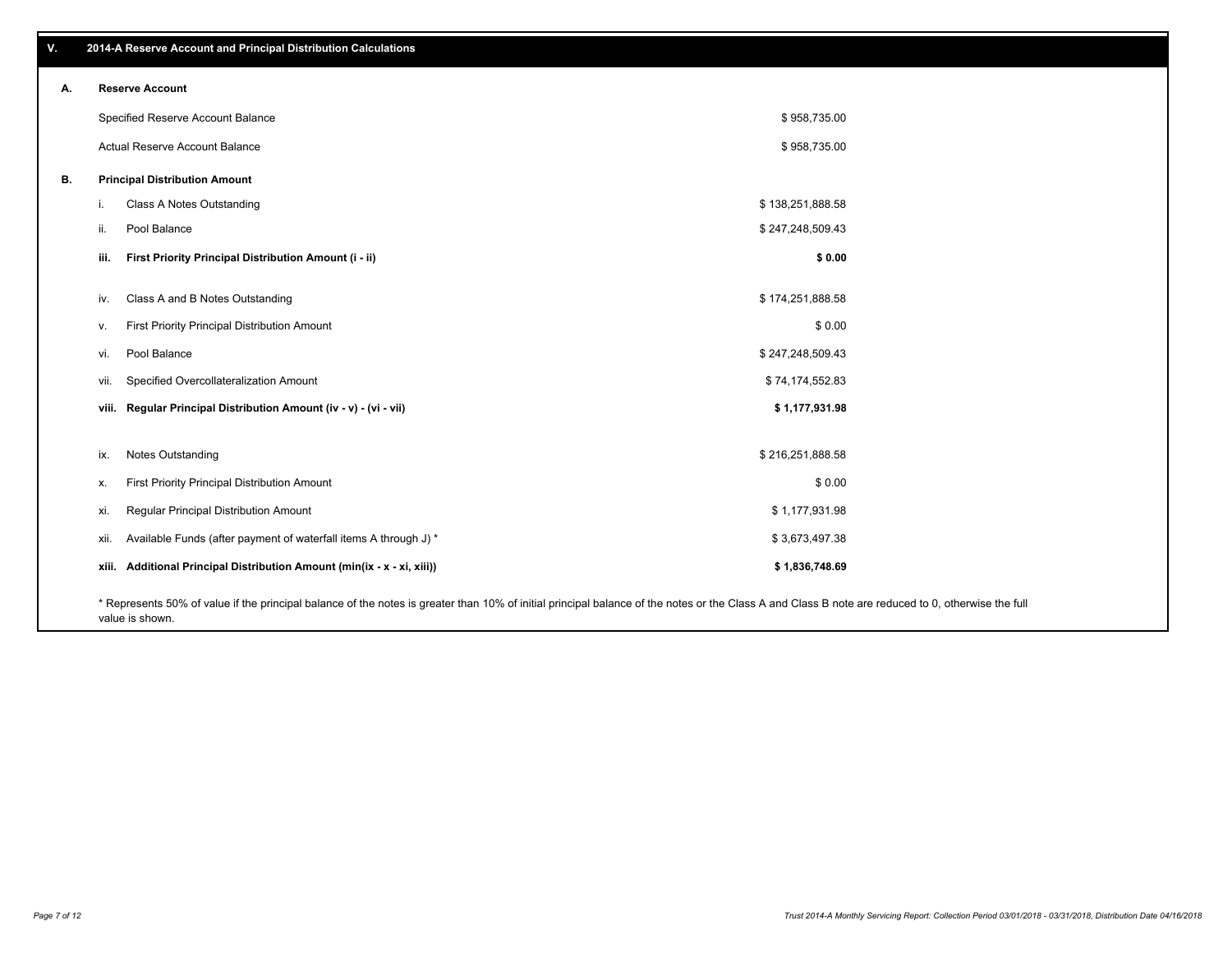| VI. |  |  | 2014-A Waterfall for Distributions |
|-----|--|--|------------------------------------|
|-----|--|--|------------------------------------|

|                                                       |                                                                                  | Paid             | <b>Funds Balance</b> |
|-------------------------------------------------------|----------------------------------------------------------------------------------|------------------|----------------------|
| <b>Total Available Funds</b>                          |                                                                                  |                  | \$5,676,364.76       |
| <b>Trustee Fees</b><br>A                              |                                                                                  | \$0.00           | \$5,676,364.76       |
| B<br>i. Master Servicing Fees                         |                                                                                  | \$10,267.46      | \$5,666,097.30       |
| ii. Sub-Servicing Fees                                |                                                                                  | \$157,930.62     | \$5,508,166.68       |
| C<br>i. Administration Fees                           |                                                                                  | \$6,667.00       | \$5,501,499.68       |
|                                                       | ii. Unreimbursed Administrator Advances plus any Unpaid                          | \$0.00           | \$5,501,499.68       |
| D<br>Class A Noteholders Interest Distribution Amount |                                                                                  | \$372,570.32     | \$5,128,929.36       |
| Е<br><b>First Priority Principal Payment</b>          |                                                                                  | \$0.00           | \$5,128,929.36       |
| F<br>Class B Noteholders Interest Distribution Amount |                                                                                  | \$120,000.00     | \$5,008,929.36       |
| G<br>Class C Noteholders Interest Distribution Amount |                                                                                  | \$157,500.00     | \$4,851,429.36       |
| H<br>Reinstatement Reserve Account                    |                                                                                  | \$0.00           | \$4,851,429.36       |
| $\mathbf{I}$<br>Regular Principal Distribution        |                                                                                  | \$1,177,931.98   | \$3,673,497.38       |
| J<br>i. Carryover Master Servicing Fees               |                                                                                  | \$0.00           | \$3,673,497.38       |
| ii. Carryover Sub-servicing Fees                      |                                                                                  | \$0.00           | \$3,673,497.38       |
| Κ<br>Additional Principal Distribution Amount         |                                                                                  | \$1,836,748.69   | \$1,836,748.69       |
| L<br>Unpaid Expenses of Trustee                       |                                                                                  | \$0.00           | \$1,836,748.69       |
| м<br>Unpaid Expenses of Administrator                 |                                                                                  | \$0.00           | \$1,836,748.69       |
| N                                                     | Remaining Funds to the Excess Distribution Certificateholder                     | \$1,836,748.69   | \$0.00               |
|                                                       |                                                                                  |                  |                      |
| <b>Waterfall Conditions</b>                           |                                                                                  |                  |                      |
|                                                       | <b>Class C Noteholders' Interest Distribution Condition</b>                      |                  |                      |
| Pool Balance<br>i.                                    |                                                                                  | \$247,248,509.43 |                      |
| Class A and B Notes Outstanding<br>ii.                |                                                                                  | \$174,251,888.58 |                      |
| iii.                                                  | Class C Noteholders' Interest Distribution Ratio (i / ii)                        | 141.89%          |                      |
| iv.<br>Minimum Ratio                                  |                                                                                  | 110.00%          |                      |
| v.                                                    | Is the Class C Noteholders' Interest Distribution Condition Satisfied (iii > iv) | Y                |                      |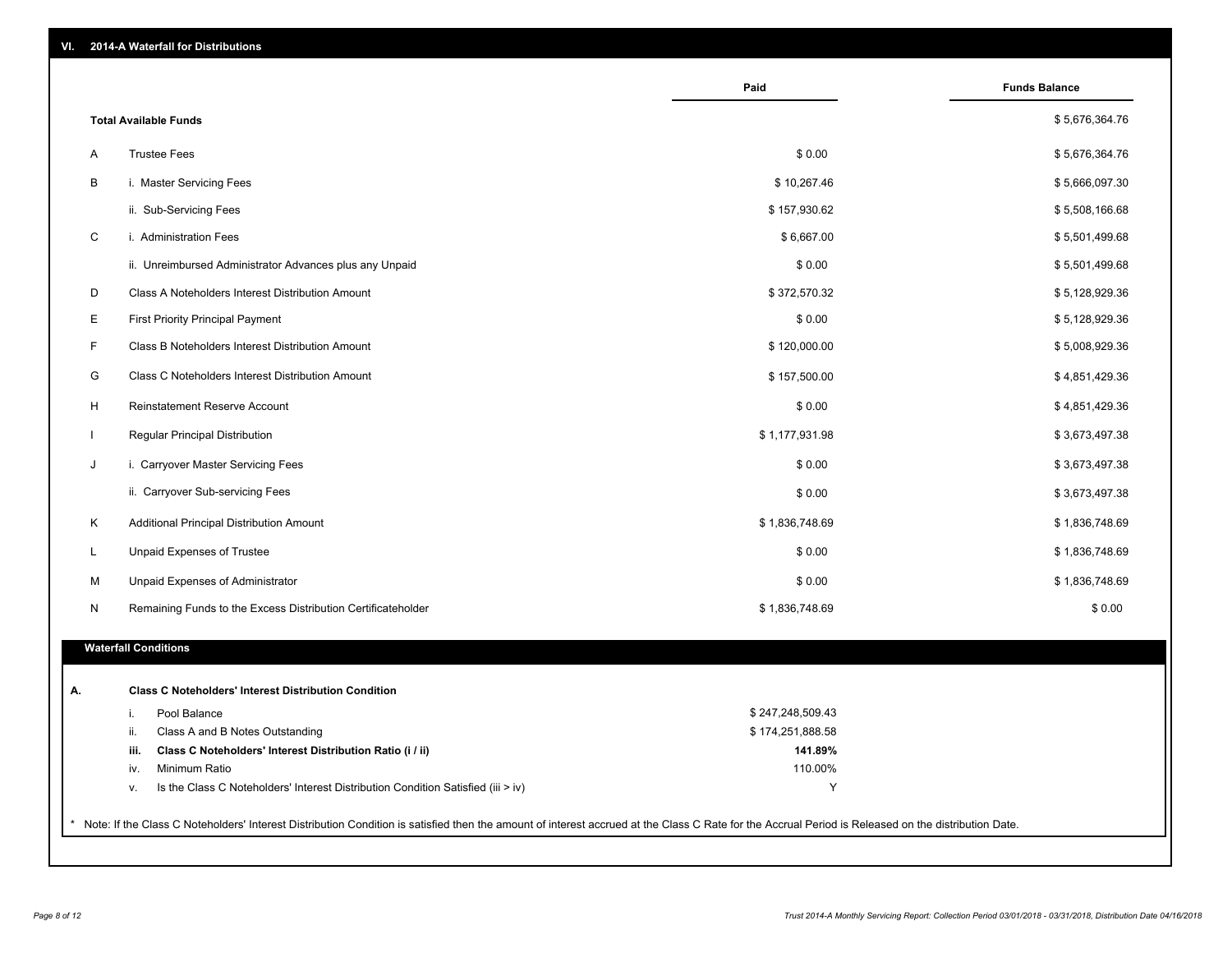| <b>Distribution Amounts</b>                                |                         |                         |                         |
|------------------------------------------------------------|-------------------------|-------------------------|-------------------------|
|                                                            | A <sub>2</sub> A        | A2B                     | A3                      |
| Cusip/Isin                                                 | 784456AB1               | 784456AC9               | 784456AD7               |
| <b>Beginning Balance</b>                                   | \$44,125,944.29         | \$44,125,944.29         | \$50,000,000.00         |
| Index                                                      | <b>FIXED</b>            | <b>LIBOR</b>            | <b>LIBOR</b>            |
| Spread/Fixed Rate                                          | 3.05%                   | 1.15%                   | 1.50%                   |
| Record Date (Days Prior to Distribution)                   | 1 NEW YORK BUSINESS DAY | 1 NEW YORK BUSINESS DAY | 1 NEW YORK BUSINESS DAY |
| <b>Accrual Period Begin</b>                                | 3/15/2018               | 3/15/2018               | 3/15/2018               |
| <b>Accrual Period End</b>                                  | 4/15/2018               | 4/16/2018               | 4/16/2018               |
| Daycount Fraction                                          | 0.08333333              | 0.0888889               | 0.08888889              |
| Interest Rate*                                             | 3.05000%                | 2.92660%                | 3.27660%                |
| <b>Accrued Interest Factor</b>                             | 0.002541667             | 0.002601422             | 0.002912533             |
| <b>Current Interest Due</b>                                | \$112,153.44            | \$114,790.21            | \$145,626.67            |
| Interest Shortfall from Prior Period Plus Accrued Interest | $\mathsf{\$}$ -         | $\mathsf{\$}$ -         | $\mathsf{\$}$ -         |
| <b>Total Interest Due</b>                                  | \$112,153.44            | \$114,790.21            | \$145,626.67            |
| <b>Interest Paid</b>                                       | \$112,153.44            | \$114,790.21            | \$145,626.67            |
| <b>Interest Shortfall</b>                                  | $S -$                   | $$ -$                   | $\mathsf{\$}$ -         |
| <b>Principal Paid</b>                                      | \$1,507,340.33          | \$1,507,340.34          | $S -$                   |
| <b>Ending Principal Balance</b>                            | \$42,618,603.96         | \$42,618,603.95         | \$50,000,000.00         |
| Paydown Factor                                             | 0.022166770             | 0.022166770             | 0.000000000             |
| <b>Ending Balance Factor</b>                               | 0.626744176             | 0.626744176             | 1.000000000             |

\* Pay rates for Current Distribution. For the interest rates applicable to the next distribution date, please see https://www.salliemae.com/about/investors/data/SMBabrate.txt.

**VII. 2014-A Distributions**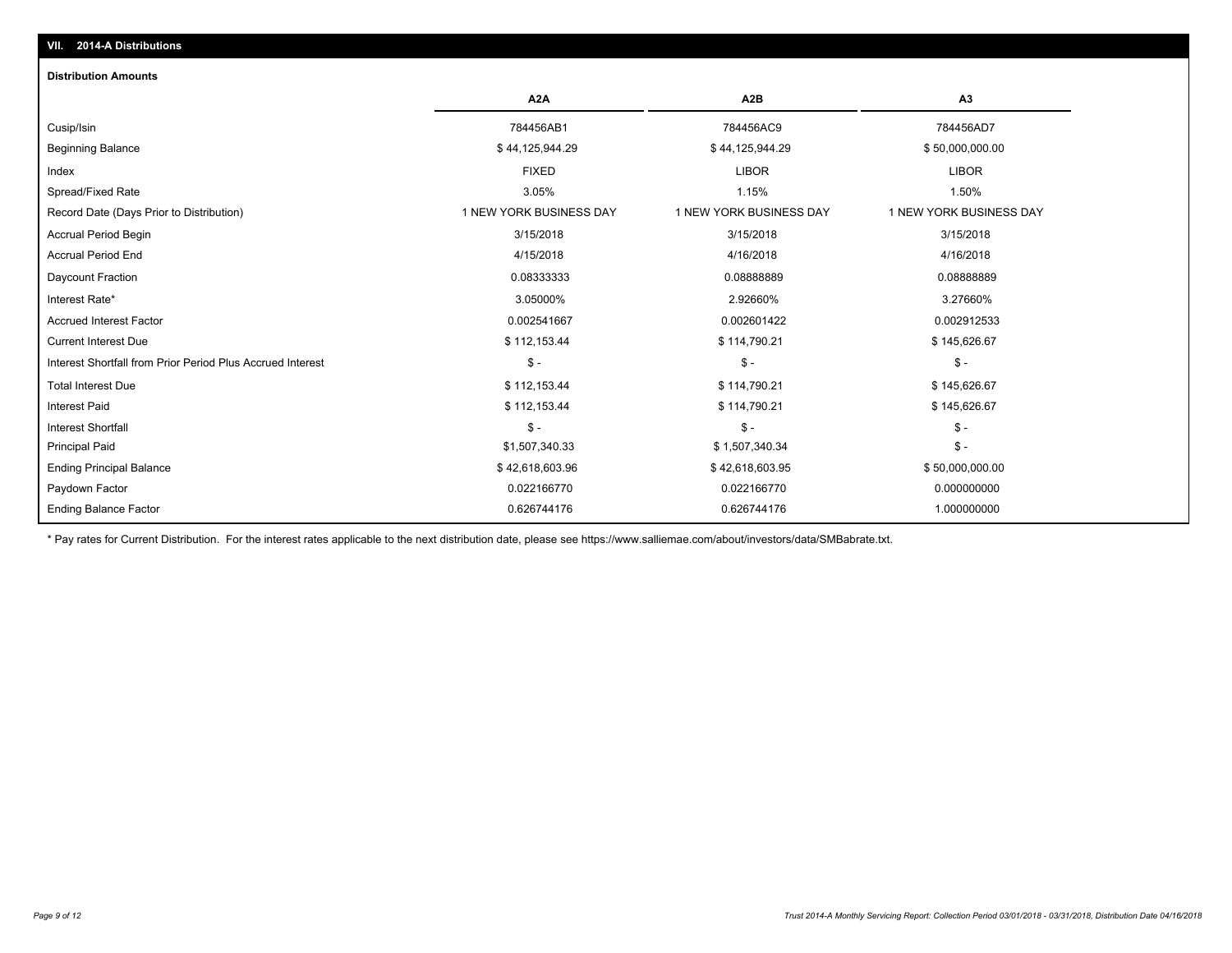| <b>Distribution Amounts</b>                                |                         |                         |
|------------------------------------------------------------|-------------------------|-------------------------|
|                                                            | в                       | C                       |
| Cusip/Isin                                                 | 784456AE5               | 784456AF2               |
| <b>Beginning Balance</b>                                   | \$36,000,000.00         | \$42,000,000.00         |
| Index                                                      | <b>FIXED</b>            | <b>FIXED</b>            |
| Spread/Fixed Rate                                          | 4.00%                   | 4.50%                   |
| Record Date (Days Prior to Distribution)                   | 1 NEW YORK BUSINESS DAY | 1 NEW YORK BUSINESS DAY |
| <b>Accrual Period Begin</b>                                | 3/15/2018               | 3/15/2018               |
| <b>Accrual Period End</b>                                  | 4/15/2018               | 4/15/2018               |
| Daycount Fraction                                          | 0.08333333              | 0.08333333              |
| Interest Rate*                                             | 4.00000%                | 4.50000%                |
| <b>Accrued Interest Factor</b>                             | 0.003333333             | 0.003750000             |
| <b>Current Interest Due</b>                                | \$120,000.00            | \$157,500.00            |
| Interest Shortfall from Prior Period Plus Accrued Interest | $\mathbb{S}$ -          | $S -$                   |
| <b>Total Interest Due</b>                                  | \$120,000.00            | \$157,500.00            |
| <b>Interest Paid</b>                                       | \$120,000.00            | \$157,500.00            |
| <b>Interest Shortfall</b>                                  | $\mathbb{S}$ -          | $S -$                   |
| <b>Principal Paid</b>                                      | $\mathbb{S}$ -          | $S -$                   |
| <b>Ending Principal Balance</b>                            | \$36,000,000.00         | \$42,000,000.00         |
| Paydown Factor                                             | 0.000000000             | 0.000000000             |
| <b>Ending Balance Factor</b>                               | 1.000000000             | 1.000000000             |

\* Pay rates for Current Distribution. For the interest rates applicable to the next distribution date, please see https://www.salliemae.com/about/investors/data/SMBabrate.txt.

**VII. 2014-A Distributions**